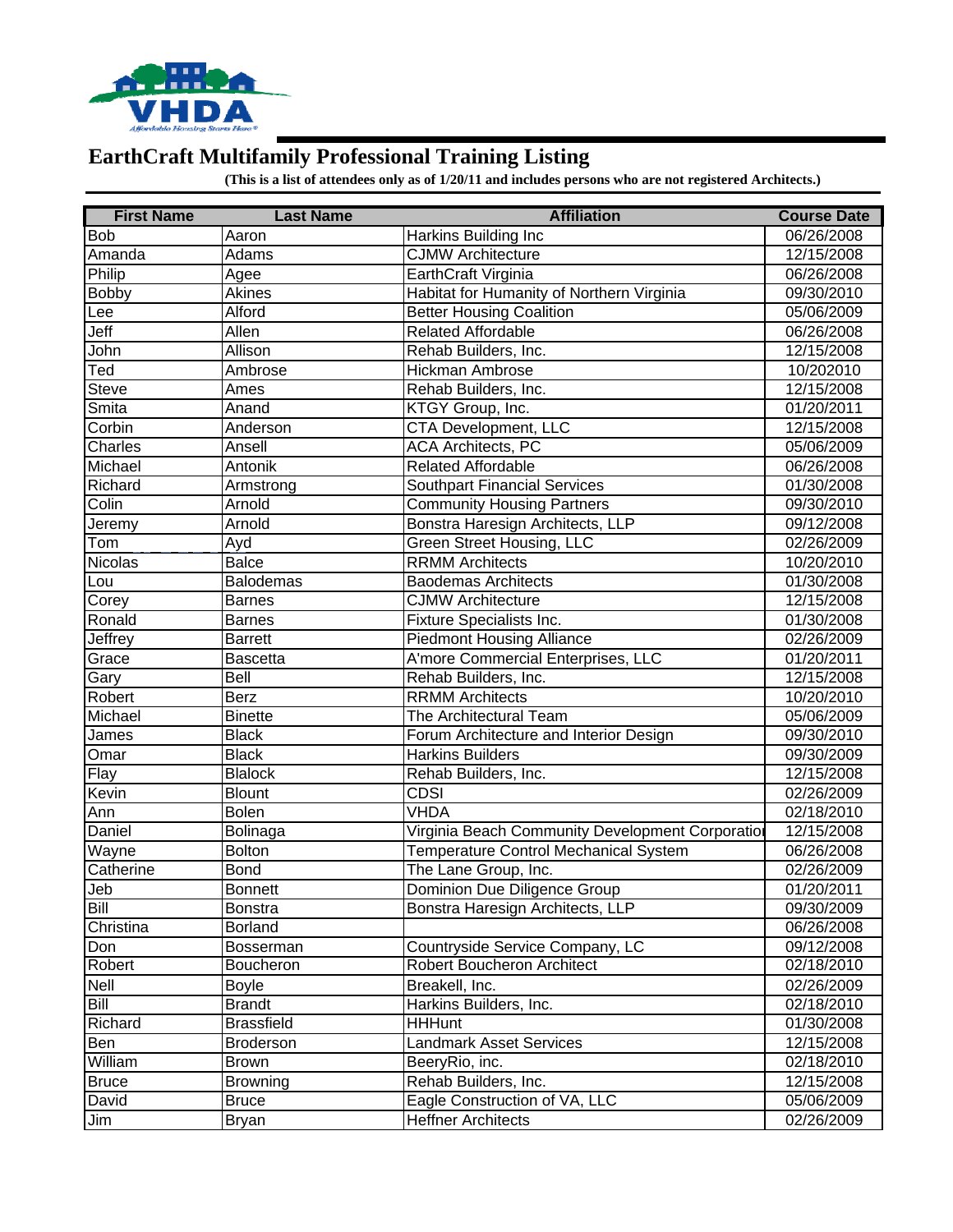| <b>First Name</b> | <b>Last Name</b>         | <b>Affiliation</b>                              | <b>Course Date</b> |
|-------------------|--------------------------|-------------------------------------------------|--------------------|
| Rob               | Buchanan                 | Waverton Associates, Inc.                       | 05/06/2009         |
| Paigh             | Bumgarner                | Richmond Metro Habitat for Humanity             | 09/30/2009         |
| James             | <b>Bundy</b>             | <b>Bundy Architecture and Engineering</b>       | 02/26/2009         |
| Shelynda          | <b>Burney</b>            | <b>CPDC</b>                                     | 01/20/2011         |
| <b>Matthew</b>    | <b>Burton</b>            | Matthew G. Burton + Associates, LLC             | 01/20/2011         |
| Don               | <b>Buschker</b>          | Rehab Builders, Inc.                            | 12/15/2008         |
| Mary              | <b>Butcher</b>           | Habitat for Humanity of Greater Charlottesville | 09/30/2010         |
| Robert            | <b>Butwin</b>            | Etc Companies LLC                               | 01/30/2008         |
| Scott             | <b>Byerly</b>            | Dominion Due Diligence Group                    | 01/30/2011         |
| Theodore          | Cage                     | <b>Wiencek and Associates</b>                   | 09/12/2008         |
| Tayloe            | $\overline{\text{Call}}$ | <b>Bozzuto Construction Company</b>             | 09/30/2009         |
| Patrick           | Callahan                 | <b>Masco Contracting Services</b>               | 06/26/2008         |
| Darren            | Campbell                 | <b>KBS</b>                                      | 01/20/2010         |
| Scott             | Campbell                 | VIA design architest, pc                        | 01/20/2011         |
| Alex              | Cannon                   | Cannon Properties, Ltd.                         | 02/26/2009         |
| Larry             | Canterbury               | Canterbury Construction, Inc.                   | 06/26/2008         |
| Cheri             | Carter                   | Martin Horn, Inc.                               | 09/30/2009         |
| Shelton           | Cartwright               | Waterfurnace                                    | 01/20/2011         |
| Sean              | Casey                    | HFH - Nova                                      | 06/26/2008         |
| Hsien-Yuan        | Chen                     | <b>Wiencek and Associates</b>                   | 09/12/2008         |
| Scott             | Chewning                 | <b>VHB</b>                                      | 10/20/2010         |
| <b>Tarik</b>      | Claiborne                | <b>VHDA</b>                                     | 02/26/2009         |
| Max               | Clatterbuck              | <b>Lantz Construction Winchester</b>            | 01/20/2011         |
| Tom               | Clayton                  | <b>Frazier Associates</b>                       | 02/18/2010         |
| Dave              | Colby                    | Callis Stephens, Inc.                           | 12/15/2008         |
| Kevin             | Coles                    | <b>BHC</b>                                      | 06/26/2008         |
| Chris             | Conway                   |                                                 | 12/15/2008         |
| Scott             | Corwin                   | Johannas Design Group                           | 09/12/2008         |
| Randy             | Cosner                   | Cosner Construction, Inc.                       | 02/18/2010         |
| Doug              | Covington                | The Lane Group                                  | 02/18/2010         |
| Manoj             | Dalaya                   | Kishimoto.Gordon.Dalaya Architecture            | 09/30/2010         |
| <b>Stuart</b>     | Daniel                   | <b>Better Housing Coalition</b>                 | 02/26/2009         |
| Tim               | Daniel                   | Zavos Architecture and Design                   | 06/26/2008         |
| Douglas           | Dansey                   | George A. Dansey, Inc.                          | 09/12/2008         |
| Ray               | Day, III                 | <b>Bozzuto Construction Company</b>             | 02/26/2009         |
| William           | Deal, Jr.                | Pentecost, Deal & Associates, Inc.              | 02/26/2009         |
| <b>Tracy</b>      | Deboer                   | Kroskin Design Group                            | 02/18/2010         |
| Anthony           | Del Nunzio               | Unit Construction, LLC                          | 02/18/2010         |
| Frank             | DeStefano                | Destafano Design Group                          | 01/30/2008         |
| Charles           | <b>Dickey</b>            | <b>BRW Architects</b>                           | 02/18/2010         |
| Dan               | <b>Dills</b>             | Dills Ainscough Duff                            | 02/26/2009         |
| Philip "Chip"     | Dodd                     | <b>Aurora Consulting LLC</b>                    | 01/30/2008         |
| Jennifer          | Donohue                  | <b>NRHA</b>                                     | 01/20/2011         |
| Barbara           | Dooley                   | Breakell Inc.                                   | 02/26/2009         |
| Alan              | Downie                   | <b>Hughes Associates Architects</b>             | 01/30/2008         |
| David             | Draper                   | <b>Collins &amp; Kronstadt Architects</b>       | 02/26/2009         |
| Jim               | Dumminger                | <b>CJMW Architecture</b>                        | 09/30/2010         |
| Rhonda            | Dunn                     | <b>Coldwell Banker Elite</b>                    | 09/30/2010         |
| Anne              | Durkin                   | <b>BAM Architects</b>                           | 06/26/2008         |
| Hussein           | Easmeil                  | Marlyn Development Corporation                  | 01/30/2008         |
| James             | Edwards                  | <b>Edwards Associates Architects</b>            | 06/26/2008         |
| John              | Edwards                  | Bonstra Haresign Architects, LLP                | 09/12/2008         |
| Mike              | <b>Ekis</b>              | <b>NRP</b> Gourp                                | 09/30/2010         |
| Doug              | <b>Ellis</b>             | <b>Windows and More</b>                         | 06/26/2008         |
| Pedro             | Escario                  | Dills Ainscough Duff                            | 06/26/2008         |
|                   |                          |                                                 |                    |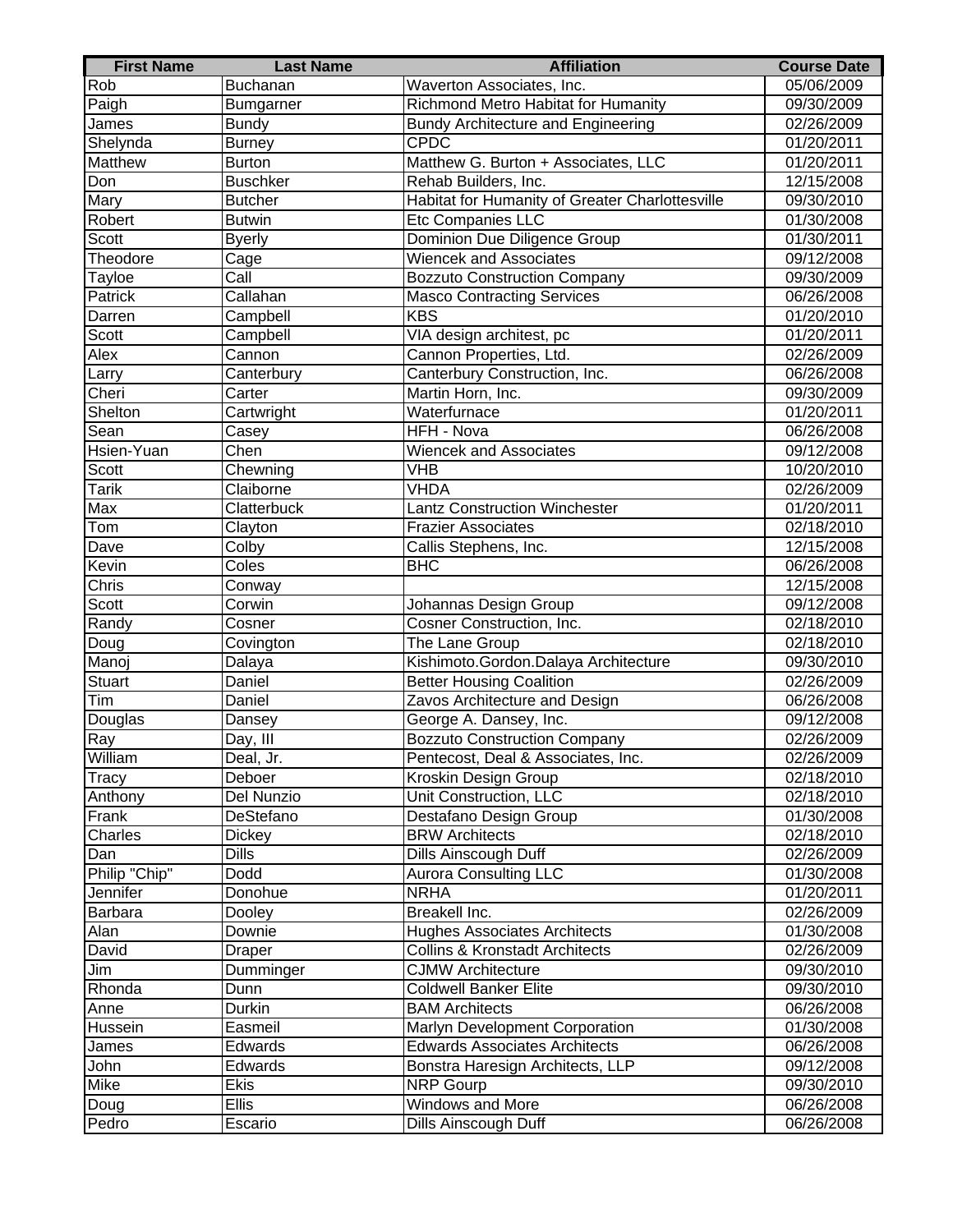| <b>First Name</b> | <b>Last Name</b>   | <b>Affiliation</b>                                  | <b>Course Date</b> |
|-------------------|--------------------|-----------------------------------------------------|--------------------|
| Jeffrey           | Farner             | City of Alexandria, Department of Planning/Zoning   | 06/26/2008         |
| Amy               | Ferns              | <b>AWB Engineers</b>                                | 02/26/2009         |
| Eric              | Fesperman          | Habitat for Humanity of Winchecter - FrederickCount | 06/26/2008         |
| Ross              | Fickenscher        | S & S Construction, Inc.                            | 05/06/2009         |
| Sarah             | Finkelstein        | Dominion Due Diligence Group                        | 01/20/2011         |
| <b>Matthew</b>    | Fitzgerald         | <b>Urban Design Associates</b>                      | 09/12/2008         |
| Terrance          | Fitzgerald         | <b>Tidewater Inisulators LLC</b>                    | 01/30/2008         |
| Mike              | Fox                | <b>WPL</b>                                          | 10/20/2010         |
| Taylor            | Fowler             | Habitat for Humanity of Greater Charlottesville     | 09/30/2010         |
| Gerald            | Forsburg           | Shenandoah Design                                   | 02/26/2009         |
| Richard           | $\overline{F}$ unk | dBF Associates, Architects                          | 01/30/2008         |
| Richard J.        | Funk, Jr.          | dBF Associates, Architects, Inc.                    | 02/18/2010         |
| Jaime             | Garcia             | <b>RRMM</b> Architects                              | 10/20/2010         |
| Tony              | Garcia             | Dominion Due Diligence Group                        | 01/20/2011         |
| Katie             | Geisshuesler       | Habitat for Humanity of Greater Charlottesville     | 09/30/2010         |
| Regina            | Gerner             | Fairfax County Department of Housing and Commur     | 01/30/2008         |
| Jody              | Gibson             | The Lane Group, Inc.                                | 05/06/2009         |
| John              | Glaspie            | <b>KBS</b>                                          | 01/20/2011         |
| Kara              | Glynn              |                                                     | 09/30/2010         |
| Geoffrey          | Gogan              |                                                     | 01/30/2008         |
| L. Dexter         | Goode              | <b>Richmond RHA</b>                                 | 09/30/2009         |
| Christopher       | Gordon             | Kishimoto.Gordon.Dalaya Architecture                | 09/30/2010         |
| Mike              | Green              | <b>Bozzuto Construction Company</b>                 | 02/26/2009         |
| Hunter            | Greene             | Hill Studio, P.C.                                   | 09/30/2010         |
| Michael           | Greene             | Dominion Due Diligence Group                        | 01/20/2011         |
| Sheila            | Gregg              | Sol Agua Terra                                      | 02/26/2009         |
| Lin               | Gregory            | Richmond Metropolitan Habitat for Humanity          | 12/15/2008         |
| T.J.              | Gregston           | <b>RALC</b>                                         | 09/30/2009         |
| <b>Brian</b>      | Grosholz           | <b>Bozzuto Construction</b>                         | 02/26/2009         |
| Chris             | Grubbs             | Rehab Builders, Inc.                                | 12/15/2008         |
| Jessica           | Guglielmo          | Virginia Beach Community Development Corporation    | 12/15/2008         |
| Tim               | Gunderman          | Sterling Construction Company, Inc.                 | 06/26/2008         |
| Jennifer          | Gurney             |                                                     | 09/30/2010         |
| Patrick           | Haggerty           | <b>Balodemas Architects</b>                         | 12/15/2008         |
| Ryan              | Hainer             | Dominion Due Diligence Group                        | 01/20/2011         |
| Tom               | Hale               | Hanover Habitat for Humanity                        | 12/15/2008         |
| Carl              | Hardee             | <b>Lawson Realty</b>                                | 01/30/2008         |
| Mickey            | Harden             | Aurora Consulting, LLC                              | 01/30/2008         |
| Katie             | Harrigan           | <b>Walter Parks Architects</b>                      | 01/30/2008         |
| Barry             | Harris             | Barry's Home Comfort                                | 09/30/2009         |
| Ron               | Hartzheim          | Town and Contry Mechanical                          | 02/26/2009         |
| Donald            | Harwood            | Hill Studio, P.C.                                   | 01/30/2008         |
| Gary              | Harvey             | Craddock-Cunningham Architectural Partners          | 01/20/2011         |
| Michael           | Haynes             | Progress Design Studio, PLLC                        | 09/30/2010         |
| John              | Heagy              | <b>Bozzuto Construction</b>                         | 05/06/2009         |
| Thomas            | Heatwole           | <b>Commonwealth Architects</b>                      | 05/06/2009         |
| James             | Heffner            | <b>Heffner Architects</b>                           | 05/06/2009         |
| Ricardo           | Hendi              | R. Hendi Archtiect                                  | 05/06/2009         |
| Charles           | <b>Hendricks</b>   | The Gaines Group, PLC                               | 02/18/2010         |
| Mike              | Henehan            | <b>Bozzuto Development Company</b>                  | 02/26/2009         |
| David             | <b>Hertless</b>    | Hertless Air Conditioning & Heating Mechanical      | 09/30/2010         |
| Sandra            | Hester             | Shenandoah Area Agency on Aging                     | 09/30/2009         |
| Dan               | <b>Hickok</b>      | <b>RRMM Architects</b>                              | 10/20/2010         |
| Doug              | Hilemn             | <b>Emerald Construction</b>                         | 09/30/2010         |
| Roy               | Hill               | <b>Fixture Specialists Inc.</b>                     | 01/30/2008         |
|                   |                    |                                                     |                    |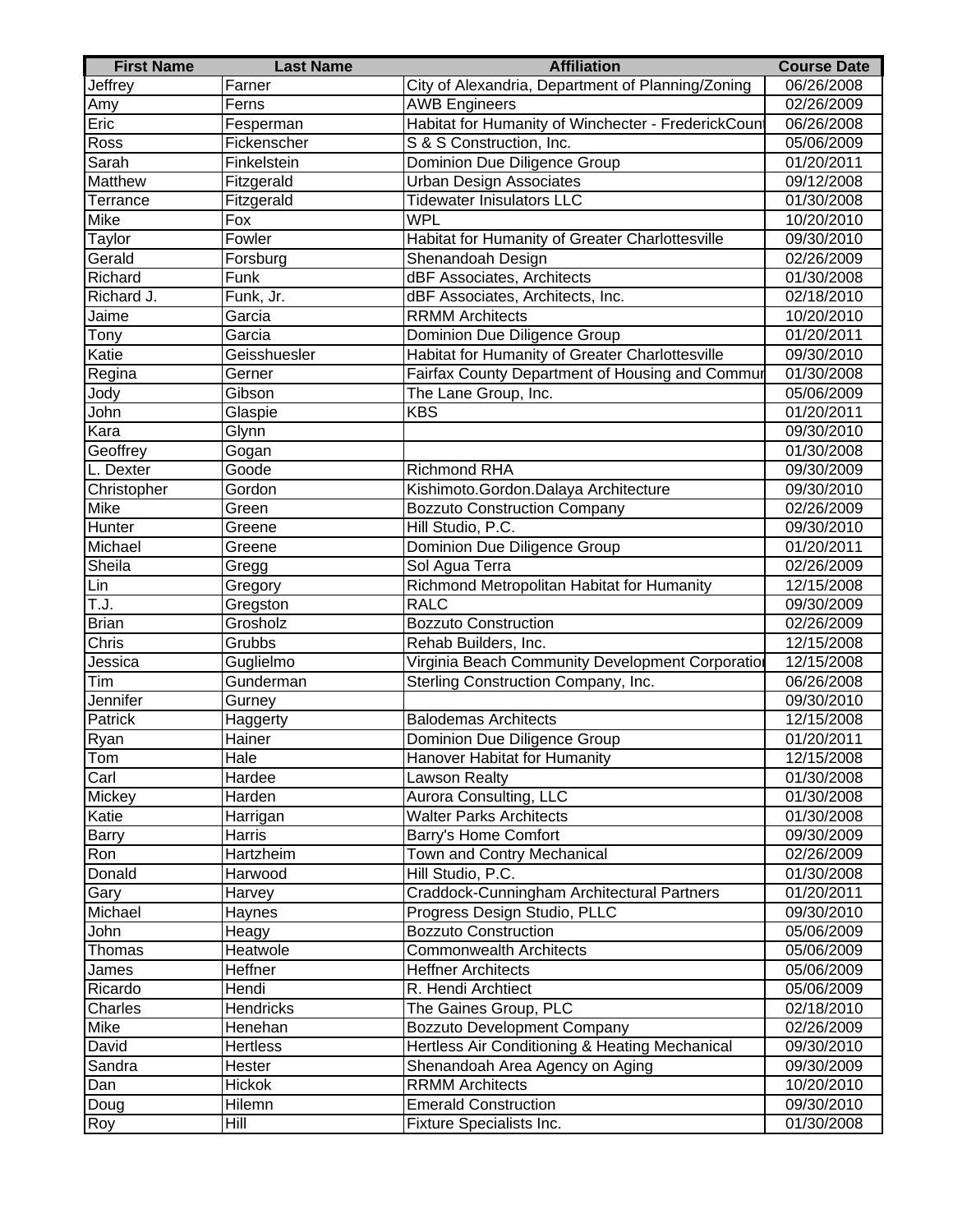| <b>First Name</b> | <b>Last Name</b> | <b>Affiliation</b>                               | <b>Course Date</b>      |
|-------------------|------------------|--------------------------------------------------|-------------------------|
| <b>Brad</b>       | Hofford          | <b>EYA</b>                                       | 09/30/2009              |
| Josh              | Holloway         | <b>Community Housing Partners</b>                | 02/26/2009              |
| <b>Mary Kay</b>   | Horoszewski      | Virginia Beach Community Development Corporation | 12/15/2008              |
| Eric              | Hudgins          | The Lane Group                                   | 02/18/2010              |
| <b>Brian</b>      | Hudson           | <b>HCS Contracting</b>                           | 12/15/2008              |
| David             | Hunter           | hord coplan macht                                | 01/30/2008              |
| Wesley            | Hurt             | <b>Toler Insulating</b>                          | 09/12/2008              |
| Ibrahim           | Ibrahim M.       | <b>RKR Construction Company, LLC</b>             | 09/30/2010              |
| Karen             | Irvin            | Rust Orling Architecture, inc.                   | $\overline{02/1}8/2010$ |
| Ryne              | Johnson          | Astoria, LLC                                     | 09/30/2009              |
| Robert            | Johnston         | <b>Commonwealth Architects</b>                   | 06/26/2008              |
| David             | Jones            | <b>Newport News RHA</b>                          | 09/30/2009              |
| Gary              | Jones            |                                                  | 12/15/2008              |
| Randy             | Jones            | OWPR, Inc. Architects & Engineers                | 02/18/2010              |
| Hugh              | Joyce            | James River Air Conditioning Company             | 02/18/2010              |
| Dan               | Kane             | BeeryRio, Inc.                                   | 01/20/2011              |
| Matthew           | Kauppila         | <b>Bozzuto Construction</b>                      | 09/30/2009              |
| Ronald            | Keeney           | Keeney & Co., Architects, PLC                    | 05/06/2009              |
| <b>Brad</b>       | Kersey           | <b>KBS</b>                                       | 01/20/2011              |
| <b>Brian</b>      | Kiernan          |                                                  | 09/30/2010              |
| Janice            | Kendall          | Hunt Investments, LLC                            | 06/26/2008              |
| Joel              | Ketchum          | Associated Contracting Services, Inc.            | 02/18/2010              |
| <b>Brian</b>      | Kim              | <b>Housing Opportunities and Concepts</b>        | 09/30/2009              |
| John              | $\overline{Kim}$ | Harkins Builders, Inc.                           | 05/06/2009              |
| Kevin             | King             | R.L. Price Construction, Inc                     | 06/26/2008              |
| James             | Kirby            | DJG, inc.                                        | 01/20/2011              |
| Murray            | Kirk             | S.L. Nusbaum Realty Company                      | 01/30/2008              |
| C. Scott          | Kitrell          | <b>Better Housing Coalition</b>                  | 02/18/2010              |
| Allen             | Kitselman        | Main Street Architecture, P.C.                   | 09/30/2010              |
| Doug              | Kleffner         | Johannas Design Group                            | 09/12/2008              |
| Lawrence          | Kliewer          | Cox, Kliewer, and Company, PC                    | 01/30/2008              |
| Scott             | Knudsen          | Wiencek + Associates                             | 01/20/2011              |
| Julie             | Koehler          | Winks Snowa Architects, P.C.                     | 09/30/2009              |
| Frank             | Koncz            | Welcome Home CDC                                 | 12/15/2008              |
| David             | Koogler          | Mark-Dana Corp.                                  | 06/26/2008              |
| Irwin             | Kroskin          | Kroskin Design Group PC                          | 01/20/2011              |
| Sarah             | Krumbein         | Richmond Mortgage, Inc.                          | 09/30/2010              |
| Maybell           | Laluna           | Wiencek & Associates                             | 02/18/2010              |
| George            | Lane             | <b>HFH</b>                                       | 06/26/2008              |
| Leisha            | LaRinere         | Richmond Metropolitan Habitat for Humanity       | 12/15/2008              |
| Mark              | Larson           | Baskervill                                       | 02/26/2009              |
| Joshua            | Lassiter         | Cox, Kliewer, & Co., P.C.                        | 09/30/2010              |
| Matt              | Latham           | <b>National Housing Trust</b>                    | 02/18/2010              |
| <b>Dillard</b>    | Laughlin         | Town and Contry Mechanical                       | 02/26/2009              |
| Steve             | Lawson           | The Lawson Companies                             | 01/30/2008              |
| <b>Bob</b>        | Layne            | <b>Fixture Specialists Inc.</b>                  | 01/30/2008              |
| Emmett            | Lifesy           | <b>CJMW Architecture</b>                         | 09/30/2010              |
| John              | Lillie           | Dominion Due Diligence Group                     | 01/20/2011              |
| Ken               | Linehan          | Fugleberg Koch Architect                         | 01/30/2008              |
| Ed                | Lipsky           | Rehab Builders, Inc.                             | 12/15/2008              |
| Josh              | Lipsky           | Rehab Builders, Inc.                             | 12/15/2008              |
| Kenneth           | Livingston       | Main Street Architecture, PC                     | 05/06/2009              |
| <b>Matthew</b>    | Locraft          | Collins & Kronstadt, Leahy Hogan Collins Draper  | 06/26/2008              |
| Mary              | Lorino           | <b>BAM Architects</b>                            | 09/30/2009              |
| Lee               | Lovern           | <b>Total Action Against Poverty</b>              | 06/26/2008              |
|                   |                  |                                                  |                         |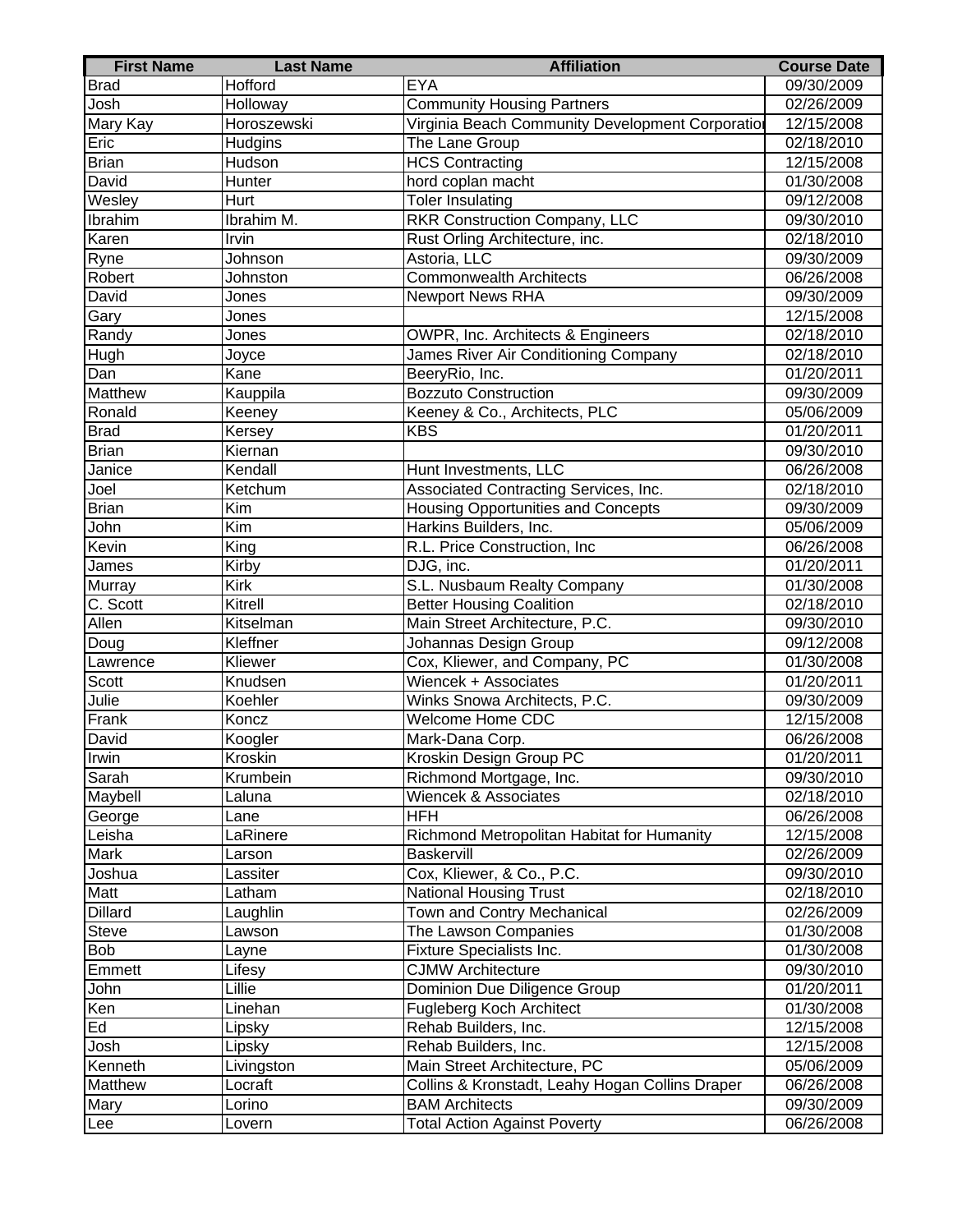| <b>First Name</b> | <b>Last Name</b>   | <b>Affiliation</b>                              | <b>Course Date</b> |
|-------------------|--------------------|-------------------------------------------------|--------------------|
| Steven            | Luck               | Habitat for Humanity of Greater Charlottesville | 09/30/2010         |
| Javier            | Luevano            | Martin Horn, Inc.                               | 05/06/2009         |
| Michael           | Lynch              | <b>KBS</b>                                      | 01/20/2011         |
| Will              | Lyster             | T.E.A.L. Construction                           | 09/30/2010         |
| <b>Bob</b>        | Lytle              | Silver Hammer Additions, LC                     | 09/30/2009         |
| Robert            | Magoon, Jr.        | Magoon & Associates                             | 02/26/2009         |
| John              | Maisto             | EDG Architects, LLC                             | 02/26/2009         |
| Keith             | Maness             | Rehab Builders, Inc.                            | 12/15/2008         |
| Ronnie            | Mangano            | <b>KBS</b>                                      | 01/20/2011         |
| Craig             | Mara               | <b>Pedcor Investments</b>                       | 06/26/2008         |
| Mike              | Marks              | Martin Horn, Inc.                               | 05/06/2009         |
| Will              | Marshall           | C.L. Lewis and Company, Inc.                    | 02/26/2009         |
| Jackie            | Martin             | Martin Riley Associates-Architects, PC          | 09/12/2008         |
| Larry             | Martin             | Martin & Co. Architects                         | 01/20/2011         |
| Allen             | Mason              | <b>VHDA</b>                                     | 09/30/2009         |
| G. Edmond         | Massie, IV         | Grant Massie Land Company                       | 02/26/2009         |
| Annie             | Mathot             | <b>Frazier Associates</b>                       | 02/18/2010         |
| Brandon           | <b>Matthews</b>    | AHC, inc.                                       | 09/30/2010         |
| Scott             | <b>Matties</b>     | <b>Cunningham Quill Architects</b>              | 09/30/2010         |
| Jason             | McBride            | <b>KBS</b>                                      | 01/20/2011         |
| N. Bond           | McCamy             | J. Davis Architects, PLLC                       | 09/12/2008         |
| Clifford          | McConnell          | McConnell Contractor of VA, LLC                 | 06/26/2008         |
| <b>Derek</b>      | <b>McDaniels</b>   | Richmond Redevelopment and Housing Authority    | 02/18/2010         |
| John              | McLaurin           | Lessard Design, Inc.                            | 01/20/2011         |
| Ted               | McQuarrie          | Harkins Builders, Inc.                          | 05/06/2009         |
| Lisa              | <b>McWhirt</b>     | Baskervill                                      | 02/26/2009         |
| Steven            | Middleton          | <b>Commonwealth Properties</b>                  | 09/12/2008         |
| Carlton           | <b>Miller</b>      | AHC, inc.                                       | 09/30/2010         |
| <b>Judith</b>     | <b>Miller</b>      | Architecture by Design                          | 06/26/2008         |
| Lydia             | Millington         | Newport News Redevelopment and Housing Authori  | 06/26/2008         |
| Christopher J.    | <b>Mills</b>       | <b>TAM Consultants</b>                          | 09/30/2009         |
| Alan              | Miner              | Miner Feinstein Architects, LLC                 | 09/30/2010         |
| Michael           | Mische             | Staunton Development Solutions, LLC             | 05/06/2009         |
| Kevin             | Mizell             | <b>Community Housing Partners</b>               | 06/26/2008         |
| Gary              | Molina             | Linden Contracting, Inc.                        | 01/20/2011         |
| Michael           | Molzahn            | HBA Architecture & Interior Design              | 01/20/2011         |
| <b>Steve</b>      | Morales            | <b>NRHA</b>                                     | 05/06/2009         |
| Matthew           | Morgan             | <b>AWB Engineers</b>                            | 02/26/2009         |
| Alex              | <b>Morris</b>      | Wallace Roberts & Todd, LLC                     | 09/30/2010         |
| Victor            | Morrison           | J.S. Jackson Builder, LLC                       | 12/15/2008         |
| Drew              | Mulhare            | Realtec Inc.                                    | 06/26/2008         |
| Margie            | <b>Munkittrick</b> | Cox, Kliewer, & Co., P.C.                       | 09/30/2010         |
| Wayne             | Munn               | VHDA                                            | 09/30/2009         |
| Cris              | <b>Myers</b>       | CSB, Inc.                                       | 12/15/2008         |
| Christopher       | Nason              | G.M. Frech & Associates                         | 12/15/2008         |
| Mike              | Neeble             | Martin & Co. Architects                         | 01/20/2011         |
| Melody            | Nepstad            | <b>Walter Parks Architect</b>                   | 09/30/2010         |
| Mike              | Neweton            | Kroskin Design Group                            | 02/18/2010         |
| Paul              | Newman             | Toler Insulating                                | 09/12/2008         |
| <b>Bill</b>       | Nickerson          | <b>Home Performance Services</b>                | 12/15/2008         |
| Mayra             | Nickerson          | <b>Telamon Corporation</b>                      | 09/30/2009         |
| Melissa           | Obiso              | Inkworks                                        | 09/30/2009         |
| Emer              | O'Donovan          | <b>Wiencek &amp; Associates</b>                 | 02/18/2010         |
| Kevin             | Oldland            | <b>AWB Engineers</b>                            | 02/26/2009         |
| Chris             | Olive              | Dominion Due Diligence Group                    | 01/20/2011         |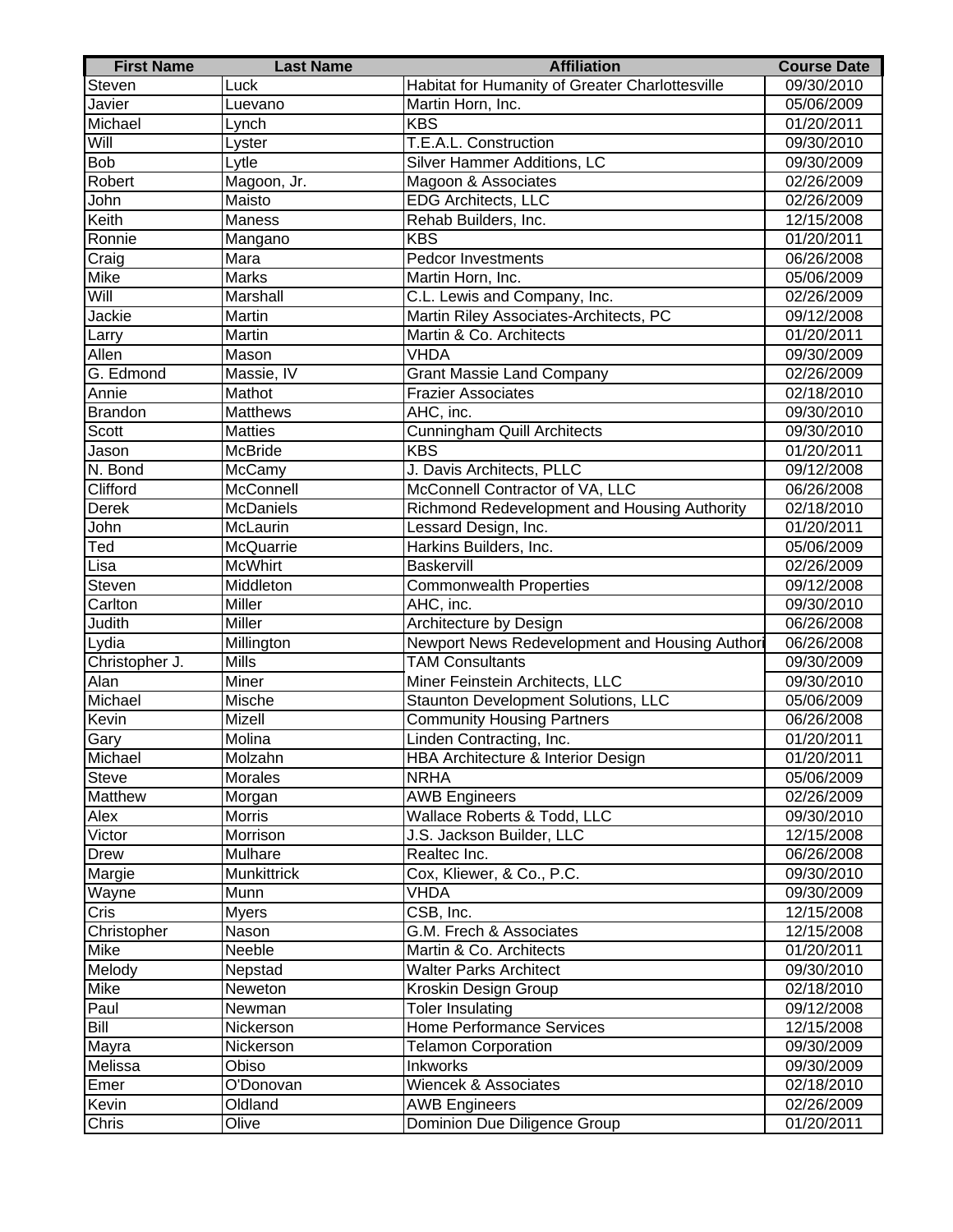| <b>First Name</b>     | <b>Last Name</b>              | <b>Affiliation</b>                                                     | <b>Course Date</b>       |
|-----------------------|-------------------------------|------------------------------------------------------------------------|--------------------------|
| David                 | Onks                          | <b>Community Housing Partners</b>                                      | 09/12/2008               |
| Shane                 | $\overline{O'$ quinn          | Rehab Builders, Inc.                                                   | 12/15/2008               |
| Dan                   | Ormston                       | <b>Bozzuto Construction Company</b>                                    | 02/26/2009               |
| John                  | Ozmore                        | DJG, Inc.                                                              | 09/30/2009               |
| Michael               | Pack                          | <b>NNRHA</b>                                                           | 09/12/2008               |
| Scott                 | Page                          | Pipeline & Industrial Group, inc.                                      | 09/30/2010               |
| <b>Kirk</b>           | Paisley                       | $M + A$ Architects                                                     | 01/20/2011               |
| Walter                | Parks                         | <b>Walter Parks Architects</b>                                         | 09/30/2010               |
| Greg                  | Parrish                       | Martin Horn, Inc.                                                      | 01/20/2011               |
| Tim                   | Patronick                     | Martin Horn, Inc.                                                      | 01/20/2011               |
| Jose                  | Perez                         | <b>BHC</b>                                                             | 06/26/2008               |
| Ahmed                 | Perry                         | Northwestern Mutual                                                    | 09/30/2010               |
| Donna                 | Phaneuf                       | VIA design architest, pc                                               | 01/20/2011               |
| Burt                  | Pinnock                       | <b>BAM Architects</b>                                                  | 09/30/2009               |
| Claude                | Pitzer                        | <b>Community Housing Partners</b>                                      | 06/26/2008               |
| Walter                | Ploskon                       | Wiencek & Associates                                                   | 09/30/2010               |
| Larry                 | Ponell                        | Fixture Specialists, Inc.                                              | 01/30/2008               |
| Gunn                  | Prag                          | Davis Carter Scott, Ltd                                                | 01/30/2008               |
| Jeff                  | Price                         | EarthWorks Home Performance                                            | 12/15/2008               |
| Jonathan              | Price                         | Shenandoah Area Agency on Aging                                        | 09/30/2009               |
| Todd                  | Price                         | <b>Harnkins Builders</b>                                               | 12/15/2008               |
| William H.            | Price                         | <b>Price Real Estate</b>                                               | 09/30/2009               |
| Jim                   | Pritchett                     | Arlington Partnership for Affordable Housing                           | 06/26/2008               |
| Bill                  | Quinn                         | Pace Collaborative                                                     | 10/20/2010               |
| Carrie                | Quinn                         |                                                                        | 02/18/2010               |
|                       | Quinn                         | Q. Design, PLC<br>Q. Design, PLC                                       | 02/18/2010               |
| Ronald                |                               |                                                                        |                          |
| Eka<br>Kevin          | Rahardjo                      | BeeryRio, Inc.                                                         | 02/18/2010<br>02/18/2010 |
| Philip                | Ramsey<br>Randolph            | Randolph Construction Company                                          | 05/06/2009               |
| Ron                   | Reger                         | VHDA                                                                   | 09/30/2009               |
| Patrick               | Reilly                        | Rehab Builders, Inc.                                                   | 12/15/2008               |
| <b>Rick</b>           | Reinhardt                     | <b>Reinhardt Architecture</b>                                          | 12/15/2008               |
| Daniel                | Revermann                     | AHC Inc.                                                               | 01/30/2008               |
|                       | Reynolds                      | <b>Better Housing Coalition</b>                                        |                          |
| Jeff<br>Kevin         |                               |                                                                        | 02/18/2010               |
|                       | Ries                          | The Drying Co./ Thermal Tech                                           | 09/30/2010               |
| Lindsay               | Riesbeck                      |                                                                        | 02/18/2010               |
| Warren                | Righter                       | Zemaitis and Associates Architects                                     | 01/20/2011               |
| Noemi<br>Carter       | Riveira                       | Habitat for Humanity Northern Virginia                                 | 09/30/2010               |
|                       | Robertson<br>Robinson         | Martin Horn, Inc.<br><b>Chesapeake Community Advisors</b>              | 05/06/2009<br>02/18/2010 |
| Art<br>Chris          | Robinson                      | <b>VHDA</b>                                                            | 09/30/2009               |
| Wally                 | Robinson                      | <b>VHDA</b>                                                            | 02/18/2010               |
| Monica                |                               | <b>Balzer &amp; Associates</b>                                         | 06/20/2008               |
| Gilbert               | Rokicki-Guajardo<br>Rosenthal | WRT, LLC                                                               | 01/20/2011               |
| James                 | Ross                          | Ross/Deckard Architects, P.A.                                          | 02/18/2010               |
| James M.              | Ross, III                     | Ross/ Deckard Architects, PA                                           | 01/30/2008               |
| Rebecca               | Rowe                          | Virginia Housing Development Authority                                 | 09/30/2010               |
| <b>Richard Russel</b> | Ruhf                          | <b>Ruhf Plitt Architects</b>                                           | 09/30/2010               |
|                       |                               |                                                                        |                          |
| James                 | Ruhland, III                  | <b>Community Housing Partners</b>                                      | 02/26/2009               |
| Steven                | Ruiz                          | BeeryRio, Inc.                                                         | 01/20/2011               |
| Leslie                | Russell                       | Cox, Kliewer, & Co., P.C.                                              | 09/30/2010               |
| John                  | Rust                          | Rust Orling Architecture, Inc.                                         | 02/18/2010               |
| Vandana               | Sareen                        | <b>TCG Development Services, LLC</b><br><b>Landmark Asset Services</b> | 01/30/2008               |
| John                  | Sari                          |                                                                        | 12/15/2008               |
| Juliellen             | Sarver                        | <b>Sarver Housing Group</b>                                            | 01/20/2011               |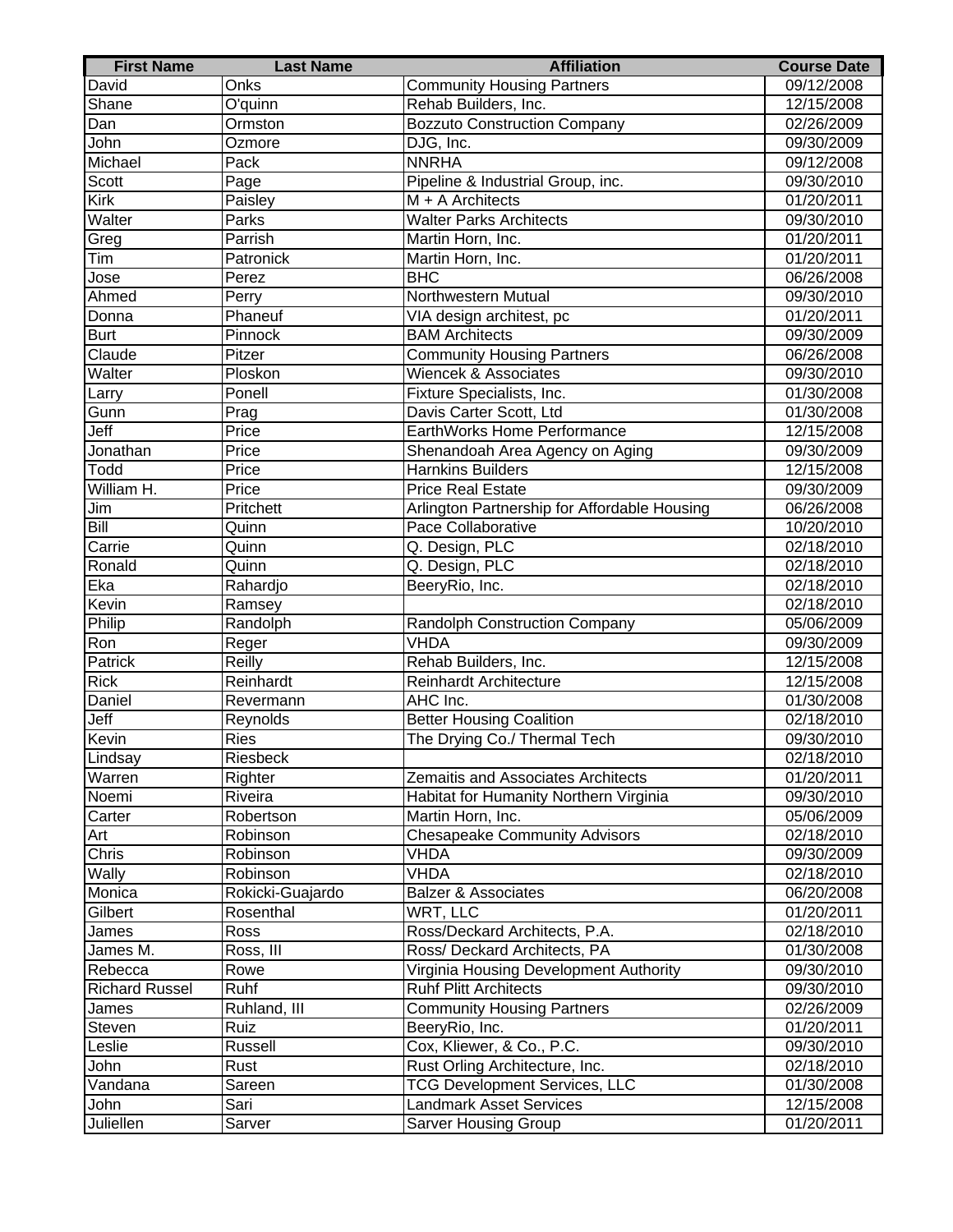| <b>First Name</b> | <b>Last Name</b> | <b>Affiliation</b>                         | <b>Course Date</b>      |
|-------------------|------------------|--------------------------------------------|-------------------------|
| Rob               | Schurz           | Richmond Metro Habitat for Humanity        | 09/30/2009              |
| John              | Schuster III     | Chesapeake Community Advisors, Inc.        | 09/30/2009              |
| Logan             | Schutz           | Grimm & Parker - Architects                | 02/18/2010              |
| <b>Brian</b>      | Scott            | AHC, Inc.                                  | 01/30/2008              |
| Andrew            | Scudder          | Johannas Design Group                      | 09/12/2008              |
| Erika             | Seelenbinder     | VHB                                        | 10/20/2010              |
| Clint             | Sellars          | Rehab Builders, Inc.                       | 12/15/2008              |
| Herb              | Shartle          | Cox, Kliewer, and Company, PC              | 01/30/2008              |
| Flake             | Shaw             | Rehab Builders, Inc.                       | 12/15/2008              |
| Ray               | Shelly           | <b>VHDA</b>                                | 09/30/2009              |
| Fred B.           | Shelor           | <b>Masco Contracting Services</b>          | 06/26/2008              |
| Garrett           | Shifflett        | S & S Construction, Inc.                   | 05/06/2009              |
| <b>Bruce</b>      | Shirley          | Ratio, PC                                  | 02/26/2009              |
| <b>Rick</b>       | Shively          | <b>Pedcor Investments</b>                  | 06/26/2008              |
| Megan             | Shope            | Winks-Snowa Architects, P.C.               | 09/30/2010              |
| <b>Matthew</b>    | Shriver          | <b>Shriver and Holland Associates</b>      | 02/26/2009              |
| Joseph            | Simpson          | R.E. Lee CM                                | 02/18/2010              |
| <b>Mark</b>       | Smith            | Craddock-Cunningham Architectural Partners | 01/30/2008              |
| <b>Mark</b>       | Smith            | <b>MAS Associates, LLC</b>                 | 06/26/2008              |
| Mike              | Smith            | <b>Pedcor Investments</b>                  | 09/12/2008              |
| Vincent           | Smith            | Bay Aging                                  | 09/30/2009              |
| Connie            | Snavely          | Lynchburg Covenant Fellowship              | 09/30/2010              |
| Allison           | Snow             | <b>Better Housing Coalition</b>            | 02/18/2010              |
| Matt              | Snow             | Dominion Due Diligence Group               | 01/20/2011              |
| Jim               | Snowa            | Winks-Snowa Architects, P.C.               | 09/30/2010              |
| Chris             | Sonne            | <b>Civil and Environmental Services</b>    | 06/26/2008              |
| <b>Nick</b>       | Sparaco          | <b>Bozzuto Construction</b>                | 02/26/2009              |
| Seth              | Stallings        | Martin Horn, Inc.                          | 05/06/2009              |
| Gary              | Stanley          | GARANCO, inc.                              | 09/30/2010              |
| Tom               | <b>Starbuck</b>  | <b>B&amp;B Consultants, Inc.</b>           | 02/26/2009              |
| David M.          | Stembel, III     | Barton Partners Architects Planners, Inc.  | 02/26/2009              |
| AI                | Stephens         | Callis Stephens, Inc.                      | 12/15/2008              |
| Scott             | Stephens         | <b>SMS Architects</b>                      | 02/26/2009              |
| John              | <b>Stiltner</b>  | Rehab Builders, Inc.                       | 12/15/2008              |
| Thomas J.         | Stodghill        | <b>PMA Architecture</b>                    | 09/30/2010              |
| Steve             | Stuart           | Rehab Builders, Inc.                       | 12/15/2008              |
| Eric              | Suckow           | Rehab Builders, Inc.                       | 12/15/2008              |
| Shane             | Sullivan         | Crestline Realty Corp                      | 06/26/2008              |
| Andrew            | Sutherland       | <b>Empire Construction</b>                 | 01/30/2008              |
| Randy             | Talley           | <b>KBS</b>                                 | 01/20/2011              |
| Ed                | Tam              | VA United Methodist Housing Development    | 01/20/2011              |
| Jeff              | Taylor           | <b>BHC</b>                                 | 06/26/2008              |
| Howard            | Tew              | <b>Capstone Contracting</b>                | $\overline{02/18/2010}$ |
| Felicia           | Thomas           | VHDA                                       | 02/26/2009              |
| David             | Thompson         | <b>Better Housing Coalition</b>            | 02/18/2010              |
| Jocelyn           | Tichenor         | <b>Rainbow Connection Community</b>        | 09/30/2010              |
| Ryan              | Tobin            | Rehab Builders, Inc.                       | 12/15/2008              |
| John Francis      | Torti            | Torti Gallas and Partners, Inc.            | 02/18/2010              |
| Gary              | Treaster         | Dominion Due Diligence Group               | 01/20/2011              |
| Scott             | Troutman         | Marlyn Development Corporation             | 01/30/2008              |
| Greg              | Tucker           | <b>BHC</b>                                 | 06/26/2008              |
| <b>Brian</b>      | Vassallo         | <b>MTFA Architecture</b>                   | 02/26/2009              |
| Gifford           | Vernon           | Gifford O. Vernon, AIA                     | 12/15/2008              |
| Robert            | Verrier          | The Architectural Team                     | 05/06/2009              |
| <b>Brad</b>       | Walker           | Sadler Building Corp                       | 02/18/2010              |